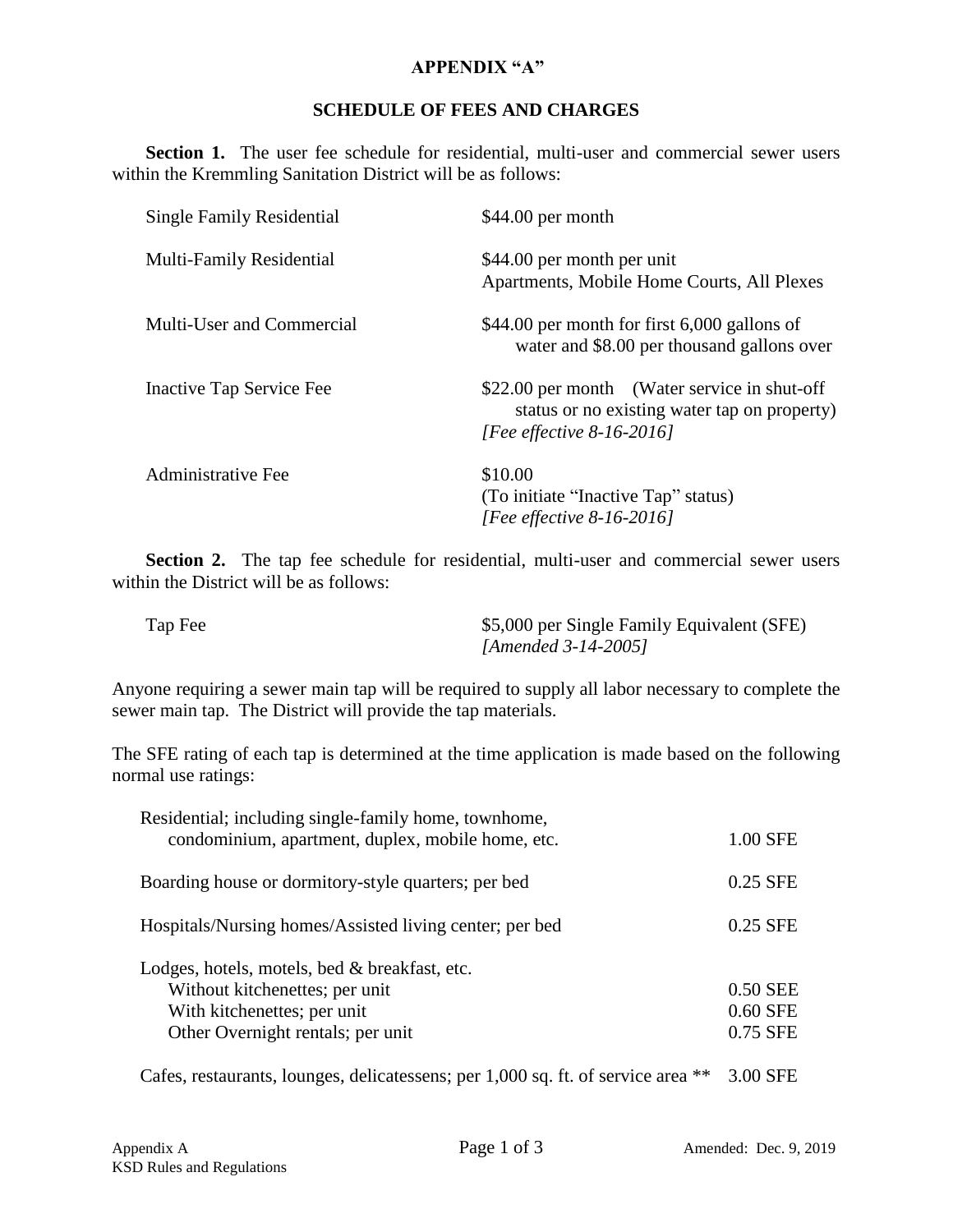| Snack bar                                                                                                                                      | 1.00 SFE                                     |
|------------------------------------------------------------------------------------------------------------------------------------------------|----------------------------------------------|
| Convenience Store/Vehicle service station<br>Each dispenser island with retail<br>Each dispenser island without retail<br>Each service bay     | 1.50 SFE<br>1.00 SFE<br>0.10 SFE             |
| Car Wash; per stall                                                                                                                            | 2.00 SFE                                     |
| Self-service Laundromat/Commercial laundry; per washing machine *                                                                              | 0.50 SFE                                     |
| Cleaners; per $1,000$ sq. ft. $*$                                                                                                              | 1.00 SFE                                     |
| Beauty salon/Barber shop; per station                                                                                                          | 0.75 SFE                                     |
| Churches                                                                                                                                       | 1.00 SFE                                     |
| Conference centers/Meeting rooms; per 1,000 sq. ft. **                                                                                         | 0.50 SFE                                     |
| Schools; per student<br>Without locker room<br>With locker room                                                                                | 0.05 SFE<br>0.07 SFE                         |
| Day care; per $1,000$ sq. ft. $*$                                                                                                              | 1.00 SFE                                     |
| Offices/Car dealerships/Boat dealerships; per 1,000 sq. ft.<br>**                                                                              | 1.00 SFE                                     |
| Clinic/Physical therapy/Massage parlors; per 1,000 sq. ft. **                                                                                  | 2.00 SFE                                     |
| Retail store/Grocery store; per 1,000 sq. ft. **                                                                                               | 0.50 SFE                                     |
| Construction Co./Maintenance buildings/Warehouses; per 1,000 sq. ft. *                                                                         | 0.15 SFE                                     |
| Factories/Manufacturing/Meat processing/Machine shops/Newspaper/<br>Lumber yards/Nurseries/Landscaping centers/Industrial; per 1,000 sq. ft. * | 0.75 SFE                                     |
| Health spas/Fitness center/Athletic clubs/Recreation center/Pools;<br>per 1,000 sq. ft. of enclosed area *                                     | 1.50 SFE                                     |
| Bowling center; per lane                                                                                                                       | 0.75 SFE                                     |
| Theater; per seat                                                                                                                              | 0.02 SFE                                     |
| Dry camp sites with central flush toilet; per flush toilet<br>Each public shower fixture<br>Each washing machine<br>Trailer dump station *     | 0.50 SFE<br>0.75 SFE<br>0.50 SFE<br>5.00 SFE |